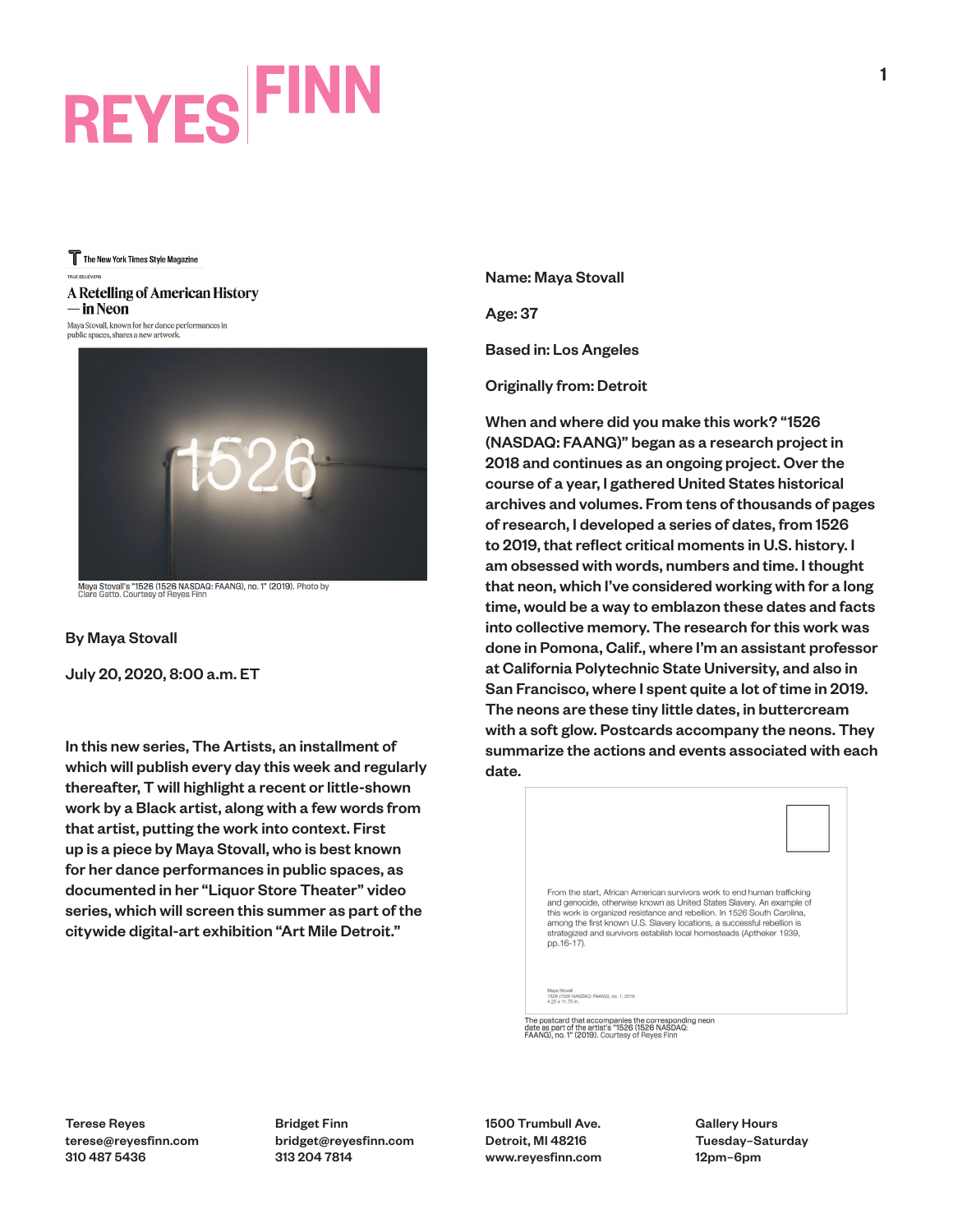### **REYES FINN**

### *Can you describe what's going on in the work?*

The work links the past to the present and attempts to unhinge our minds from the mythology we've been fed. And neon is fun. I like data and information, and that is happening, too. I don't have an interest in emotions or feelings. I like facts. These works reflect that. For instance, in xxxx year, something monumental happened. We look at screens constantly, and increasingly our economy is dominated by technology stocks — of course Facebook, Amazon, Apple, Netflix and Google are among the biggest. From where did this outrageous accumulation of capital emerge? Well, certainly from the ongoing exploitation of people, markets, circuits and flows. The works move through significant but quite varied moments in U.S. history, ranging from petitions to end human trafficking and genocide ("1661"), to a woman human-trafficking and genocide survivor writing a letter to an abolitionist journal scaffolding feminist theory ("1827"), to Adrian Piper establishing conceptual art ("1968"), to the Detroit mass water shut-off crisis, which continues to the present day ("2014") and more. There are 44 dates in the first iteration of the series.



Stovall's "2014 (1526 NASDAQ: FAANG), no. 41" (2019).<br>Photo by Clare Gatto. Courtesy of Reyes Finn



### *What inspired you to make this work?*

Imagine if Germany, for instance, taught its schoolchildren that Nazism was an economic system that, over time, was abolished, and that Nazism truly had ideals of hope and freedom that were simply never realized. Imagine if Germany called Nazism's victims slaves rather than survivors. Here in the United States, unfortunately, our collective brains have been glued to such hegemony that we actually teach schoolchildren such lies — for instance, the lie that we have a country built on democracy, freedom and liberalism. This great big lie that must be upended if we are ever to move forward. There is no democracy, freedom or liberalism in the United States. The way Americans have been taught to think about United States history is, in a word, criminal.

Today, Americans are victims and survivors of legalized human trafficking, genocide, rape, murderous policing, exclusion from credit markets, job markets, education, unjust incarceration policies and more, spanning every aspect of existence — from philosophy to city life. There has yet to be a reckoning where the U.S. government, history books, popular narratives, etc., reflect reality. The people protesting in the streets across the country and the world now, as a global pandemic intersects with police brutality, know these realities, on some level, and they are exasperated. The philosophy, the history writing, the history-telling, the language, the marketing everything absolutely must change about how we think if this country is to right its murderous wrongs. There is nothing emotional or up for debate here. These are facts that require much organization, documentation, discussion, correction, and this series is interested in that.